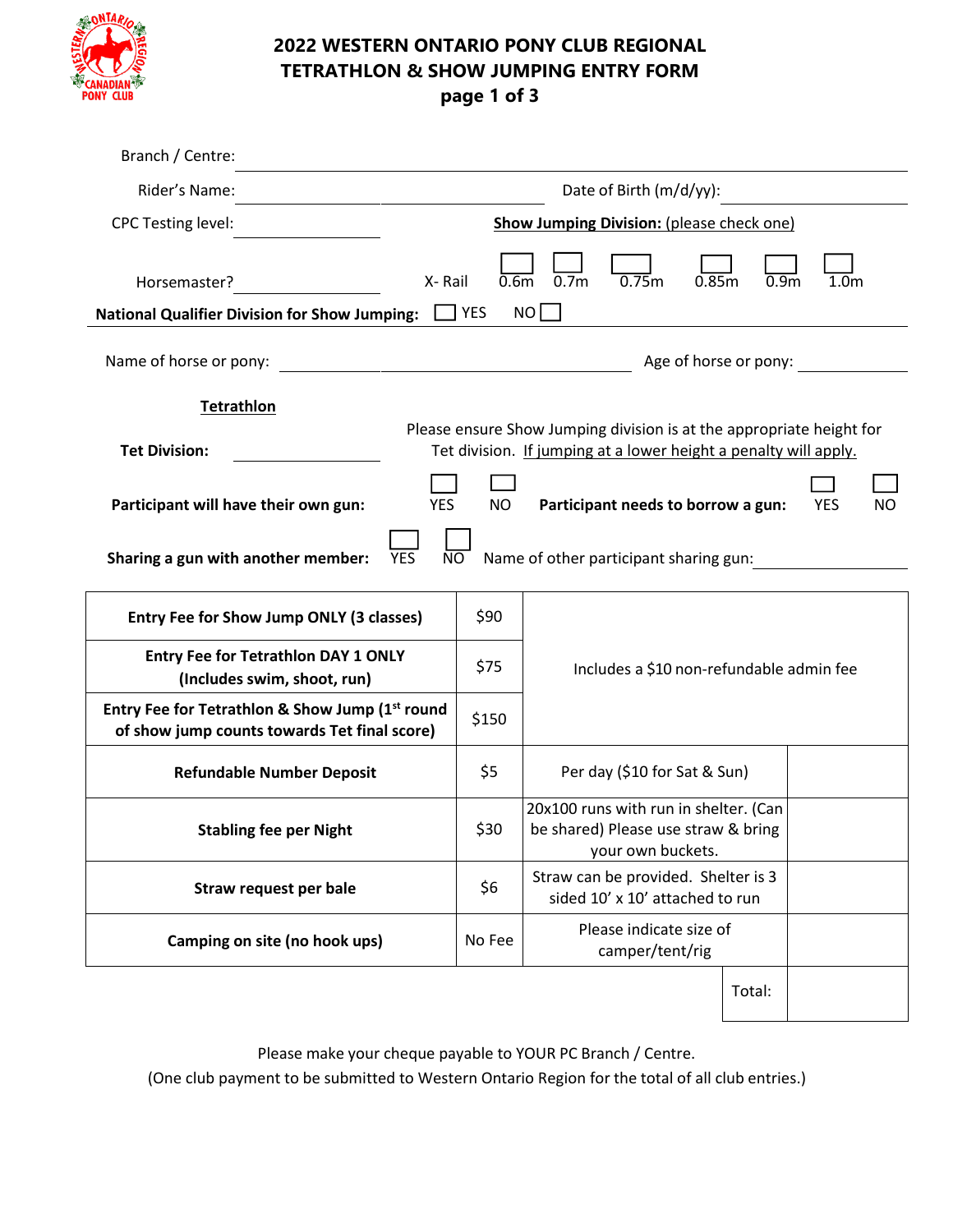

## **2022 WESTERN ONTARIO PONY CLUB REGIONAL TETRATHLON & SHOW JUMPING ENTRY FORM page 2 of 3**

#### **Parent Volunteer Registration**

Most duties require a commitment of 2 hours. Events cannot run without the support of volunteers  $\odot$ 

### **Each competitor MUST have a volunteer listed on this entry form for each day their child competes**

### **TETRATHLON DAY (SATURDAY JULY 2, 2022)**

From the Tetrathlon Volunteer Job Description sheet, select 2 duties in your order of preference.

|                                                                                                     | Cell phone # for day of show: |                                                                                                                           |  |  |  |  |  |
|-----------------------------------------------------------------------------------------------------|-------------------------------|---------------------------------------------------------------------------------------------------------------------------|--|--|--|--|--|
|                                                                                                     |                               | 2 <sup>nd</sup> Choice:                                                                                                   |  |  |  |  |  |
|                                                                                                     |                               |                                                                                                                           |  |  |  |  |  |
| <b>SHOW JUMP DAY (SUNDAY JULY 3, 2022)</b>                                                          |                               |                                                                                                                           |  |  |  |  |  |
| From the Show Jumping Volunteer Job Description sheet, select 2 duties in your order of preference. |                               |                                                                                                                           |  |  |  |  |  |
|                                                                                                     |                               |                                                                                                                           |  |  |  |  |  |
|                                                                                                     |                               | Email:<br>the contract of the contract of the contract of the contract of the contract of the contract of the contract of |  |  |  |  |  |
|                                                                                                     |                               |                                                                                                                           |  |  |  |  |  |

nd Choice:

1 st Choice 2

No Preference: